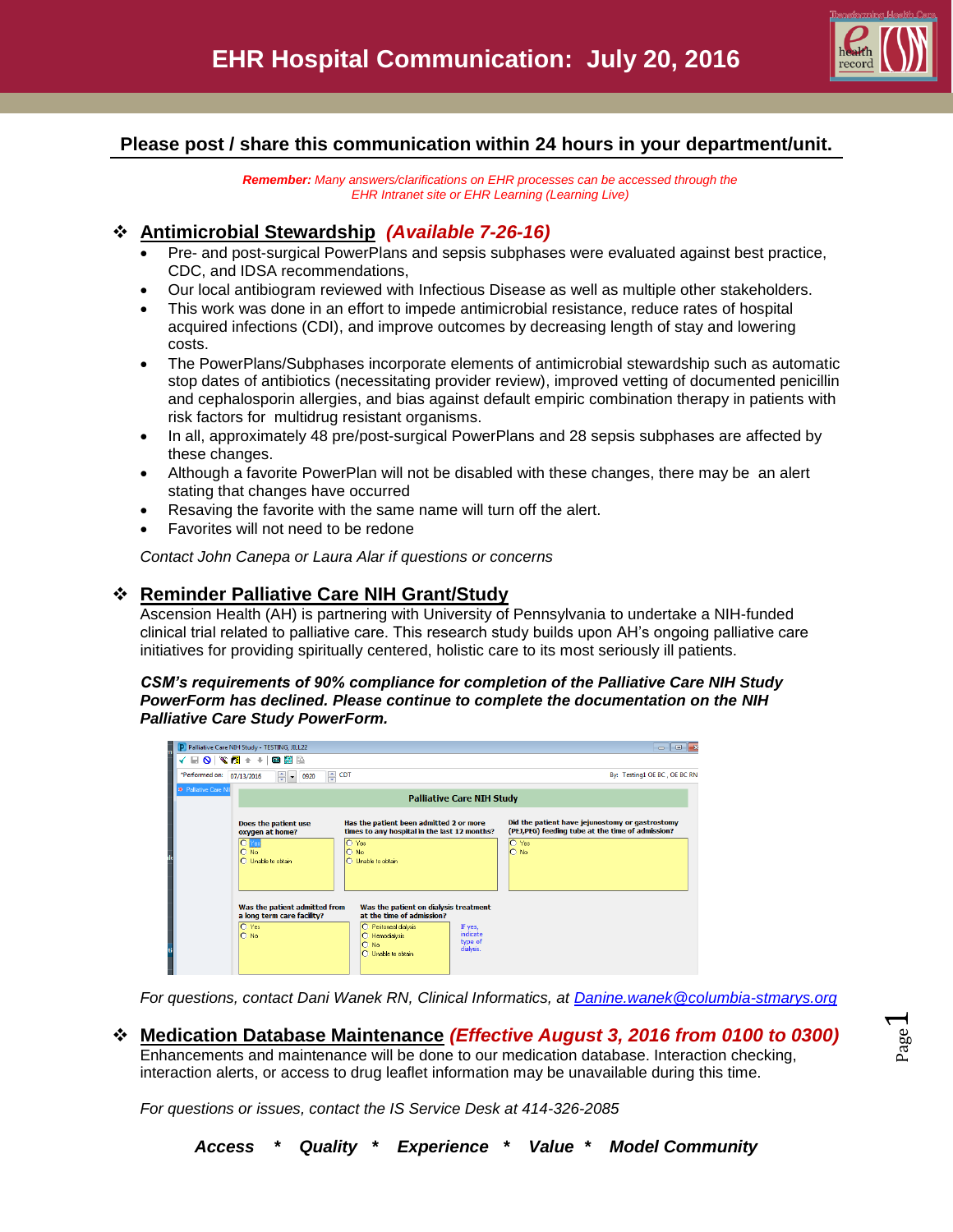

# **Reminder "Admit-to" Order Generates a Task to HUC and PCA/PCT Task List**

When "Admit to" orders are placed on a patient, it generates a task on the HUC and PCA/PCT Task List. This task needs to be "Completed" in EHR, after verifying the admission status in Invision. Following are the steps to complete the "Admit-to" task. This workflow is for the HUC, and any PCA/PCT working in a HUC role for the shift.

1. Physician places an "Admit to" order. The order is then in "ordered" status.

|   | Displayed: All Active Orders   All Inactive Orders   All Orders (All Statuses) |  |    |  |                                                   |        |  |      |  |  |
|---|--------------------------------------------------------------------------------|--|----|--|---------------------------------------------------|--------|--|------|--|--|
|   | $\frac{8}{9}$ \$                                                               |  | 民々 |  | Order Name                                        | Status |  | Dose |  |  |
| Δ | Active                                                                         |  |    |  |                                                   |        |  |      |  |  |
|   |                                                                                |  | 晶的 |  | Admit to (Admission for Inpatient Servic Ordered  |        |  |      |  |  |
|   |                                                                                |  |    |  | HIPAA-Restricted Release of Patient Infor Ordered |        |  |      |  |  |
|   | Diet                                                                           |  |    |  |                                                   |        |  |      |  |  |

2. The order generates a task to the HUC/PCA/PCT Task List

| <b>Activities</b> |                                                      |                      |          |  |
|-------------------|------------------------------------------------------|----------------------|----------|--|
|                   | Task retrieval completed                             |                      |          |  |
|                   | Task Status Scheduled Date and Time Task Description |                      |          |  |
|                   | oo Pendina                                           | 07/11/2016 14:17 CDT | Admit to |  |

- 3. Verify or update the admission status in Invision and then click in the yellow box next to the task.
	- A green checkmark will display next to the task indicating the task has been completed
	- Refresh the screen to clear the task

#### **Activities**

| Task retrieval completed |               |  |                                                          |  |  |  |  |  |  |  |  |
|--------------------------|---------------|--|----------------------------------------------------------|--|--|--|--|--|--|--|--|
|                          | ------------- |  | Task Status   Scheduled Date and Time   Task Description |  |  |  |  |  |  |  |  |
|                          |               |  |                                                          |  |  |  |  |  |  |  |  |
|                          |               |  |                                                          |  |  |  |  |  |  |  |  |

4. The order status then changes to "Completed"



*For questions, contact Dani Wanek, RN, Clinical Informatics, at Danine.Wanek@columbiastmarys.org or Anagha Kulkarni, Clinical Informatics, at [Anagha.kulkarni@columbia-stmarys.org](mailto:Anagha.kulkarni@columbia-stmarys.org)*

#### **Bowel Surgery Pre - ERAS Edits** *(Effective week of 7/18/16)*

- New order will be added: Celecoxib 200mg (1) dose P.O preop with sip of water
- The name "Clearfast" will be removed from the Carbohydrate Rich Beverage order as the brand name no longer exists but the beverage does.
- New pre-checked order will be added that states: "Obtain consent for bilateral TAP block and Spinal Narcotic Injection"

*For questions, contact Julie Kreckow RN, Clinical Informatics, at [jkreckow@columbia-stmarys.org](mailto:jkreckow@columbia-stmarys.org) or Sherrie Ponting*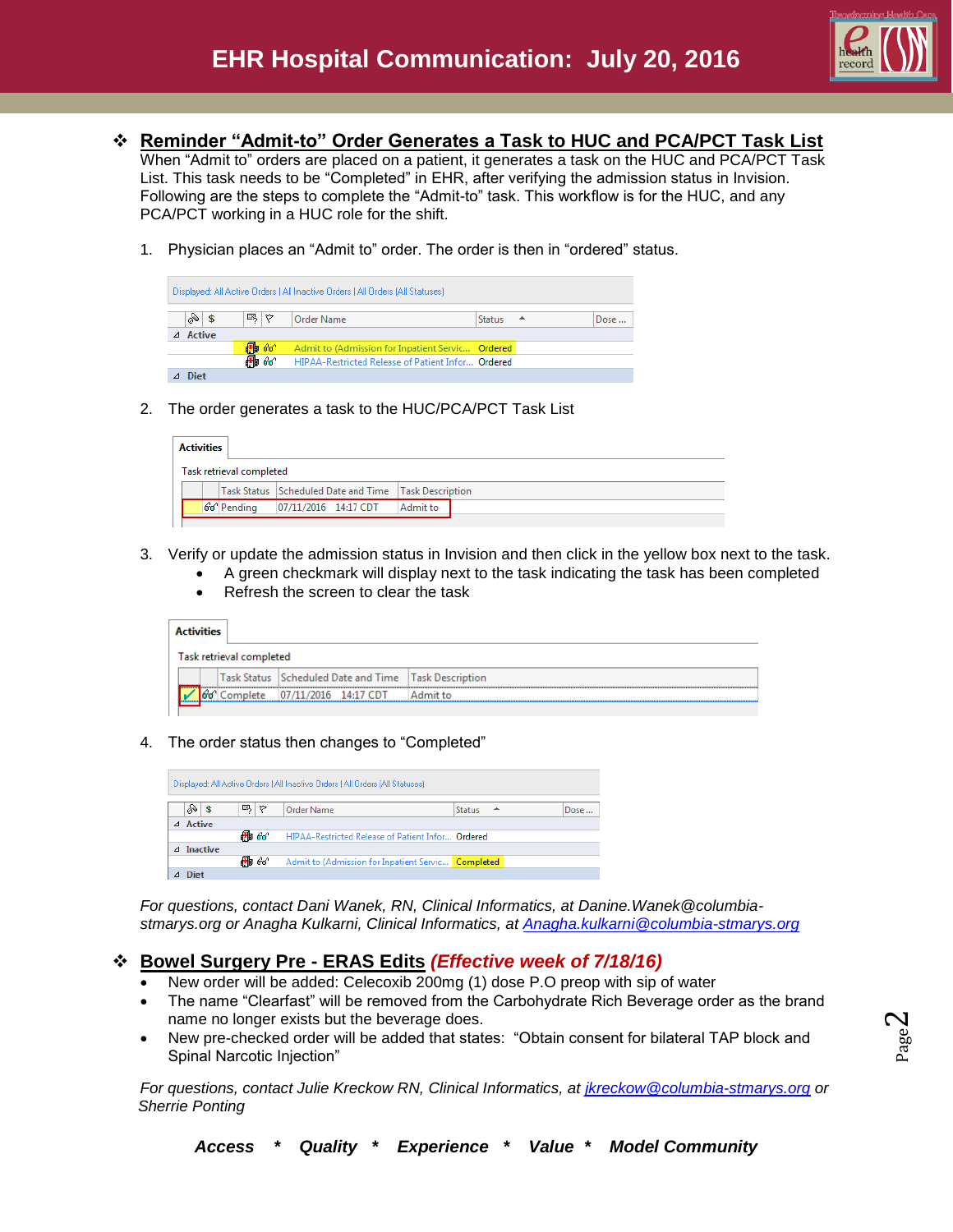

### **VAC Veraflow Therapy – New Order Added to Vacuum Assisted Closure VAC**  *(Effective week of 7/18/16)*

The Vac Settings field will be removed.

The following new fields will be added:

- VAC Therapy time (hours)
- Soak time (minutes)
- Instill Volume (mL)
- Solution (with the following choices in the drop down):

| normal saline/0.9 sodium chloride, |
|------------------------------------|
| Lactated Ringer's solution,        |
| Dakin's solution                   |
| sodium hypochlorite 0.125%,        |
| Lidocaine HCI 1% diluted to 0.05%, |
| Sulfamylon 5% solution,            |
| Sulfamylon 2.5% Solution, Other    |
|                                    |

*For questions, contact Julie Kreckow RN, Clinical Informatics, at [jkreckow@columbia-stmarys.org](mailto:jkreckow@columbia-stmarys.org) or Amy Zunker, RN*

#### **Automated Heart Failure Clinic Consults**

Effective July 19, 2016 an automatic Heart Failure Clinic consult will generate for the following conditions:

 Patient admitted, at either CSMM or CSMO, with an Encounter Class of Emergency or Inpatient or an Encounter type of Observation, Bedded Outpatient. OUPT Observation, or Same Day Admit, who has a diagnosis of heart failure added to his/her Diagnosis (Problems) being addressed this visit.

| 07/12/2016 09:53:27 CDT<br>Order                                        |                                                                                                                                                                                                                                |  |
|-------------------------------------------------------------------------|--------------------------------------------------------------------------------------------------------------------------------------------------------------------------------------------------------------------------------|--|
|                                                                         | Entered and electronically signed by SYSTEM on 07/12/2016 at 09:53:27 CDT.                                                                                                                                                     |  |
| <b>Status</b>                                                           |                                                                                                                                                                                                                                |  |
| Order Status                                                            | Ordered                                                                                                                                                                                                                        |  |
| Department Status                                                       | Ordered                                                                                                                                                                                                                        |  |
| <b>Details</b><br>Requested Start Date and Time 07/12/2016 09:53:27 CDT |                                                                                                                                                                                                                                |  |
| Comment<br>needed.                                                      | Order placed by the system upon entering diagnosis of Heart Failure. Heart Failure Provider will determine whether hospital consult and/or transition of care consult for follow up as an outpatient is indicated and will arr |  |
| <b>Validations</b><br><b>Nurse Review</b><br>Routed to SMM 8C           |                                                                                                                                                                                                                                |  |

#### **OR**

 Patient admitted, at either CSMM or CSMO, with an Encounter Class of Emergency or Inpatient or an Encounter type of Observation, Bedded Outpatient, OUTPT Observation, or Same Day Admit, who has had a prior Heart Failure Clinic encounter in the last 13 months.

| 07/12/2016<br>Order                      | 09:47:30 CDT                                                                                                                                                                                                                   |
|------------------------------------------|--------------------------------------------------------------------------------------------------------------------------------------------------------------------------------------------------------------------------------|
|                                          | Entered and electronically signed by SYSTEM on 07/12/2016 at 09:47:30 CDT.                                                                                                                                                     |
| <b>Status</b>                            |                                                                                                                                                                                                                                |
| Order Status                             | Ordered                                                                                                                                                                                                                        |
| <b>Department Status</b>                 | Ordered                                                                                                                                                                                                                        |
| <b>Details</b>                           |                                                                                                                                                                                                                                |
|                                          | Requested Start Date and Time   07/12/2016 09:47:30 CDT                                                                                                                                                                        |
| Comment                                  |                                                                                                                                                                                                                                |
| is indicated and will arrange as needed. | Order placed by the system upon admission. Patient has been seen at the HFC in the last 13 months. Heart Failure Provider will determine whether hospital consult and/or transition of care consult for follow up as an outpat |
| <b>Validations</b>                       |                                                                                                                                                                                                                                |
| <b>Nurse Review</b><br>Routed to SMO MS1 |                                                                                                                                                                                                                                |

This automated consult supports the Heart Failure Provider/Clinic Referral flow that was approved in 2015, and will read "Consult HF Clinic Provider/HF Transition of Care". Upon receiving this consult, the Heart Failure provider will triage this consult, and determine whether IP consultation is indicated, and/or transition of care consult for patient follow up as an outpatient.

*For questions or concerns, contact Dr. Shahid Qamar or Joy Levin*

*Access \* Quality \* Experience \* Value \* Model Community*